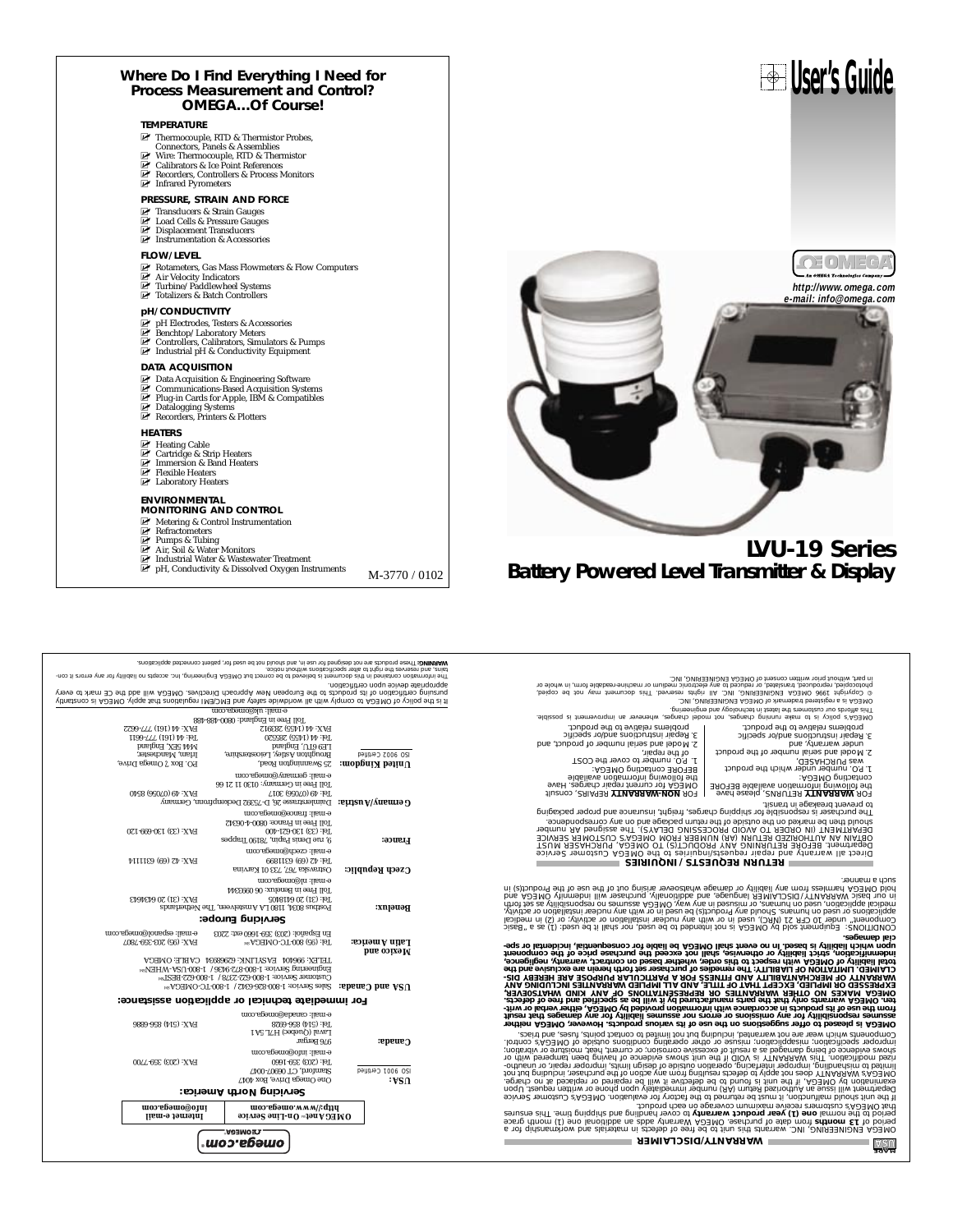# **SPECIFICATIONS**

### **Step One**

#### **Transmitter:**

|                     | <u>i</u> distituer.                     |                                                 |  |  |  |
|---------------------|-----------------------------------------|-------------------------------------------------|--|--|--|
|                     | Range:                                  | $0.5$ to 12' (15.2 cm to 3.6 m)                 |  |  |  |
|                     | Accuracy:                               | $\pm$ .25% of span (air)                        |  |  |  |
|                     | Resolution:                             | $0.125$ " (3 mm)                                |  |  |  |
|                     | Frequency:                              | 50 kHz (nominal)                                |  |  |  |
|                     | Pulse rate:                             | 3 pulses per second                             |  |  |  |
|                     | Beam width:                             | 8° conical                                      |  |  |  |
|                     | Dead band:                              | 0.5' (15.2 cm) minimum                          |  |  |  |
|                     | Supply voltage:                         | 12 - 36 VDC                                     |  |  |  |
|                     | Max loop resistance:                    | 600 Ohms @ 36 VDC                               |  |  |  |
|                     | Signal output:                          | 4-20 mA                                         |  |  |  |
|                     | Fail-safe diagnostics: Reverts to 22 mA |                                                 |  |  |  |
|                     | LED indication:                         | Power and fail-safety                           |  |  |  |
| Temperature rating: |                                         | F: -40 $^{\circ}$ to 140 $^{\circ}$             |  |  |  |
|                     |                                         | C: $-40^{\circ}$ to $60^{\circ}$                |  |  |  |
|                     |                                         | Temp. compensation: Automatic over entire range |  |  |  |
|                     | Pressure rating:                        | 30 psi (2 bar) @ 25 °C., derated @ 1.667 psi    |  |  |  |
|                     |                                         | (0.113 bar) per $°C$ . above 25 °C.             |  |  |  |
| Enclosure rating:   |                                         | NEMA 4X (IP65)                                  |  |  |  |
|                     | Enclosure material:                     | Polypropylene, U.L. 94VO                        |  |  |  |
|                     | Transducer materials: PVDF              |                                                 |  |  |  |
|                     | Mounting threads:                       | 2" NPT (2" G)                                   |  |  |  |
|                     | Mounting gasket:                        | Viton (2" G) metric only                        |  |  |  |
|                     | Conduit connection:                     | $1/2$ " NPT                                     |  |  |  |
|                     | CE compliance:                          | EN 50082-2 immunity                             |  |  |  |
|                     |                                         | EN 55011 emission                               |  |  |  |
|                     | Display:                                |                                                 |  |  |  |
|                     | Input:                                  | 4-20 mA                                         |  |  |  |
|                     | Display:                                | Sharp, 0.5" high LCD, 3fi digits, 1999, User    |  |  |  |
|                     |                                         | selectable decimal point                        |  |  |  |
|                     | Calibration:                            | 2 step, Non-interacting zero and span.          |  |  |  |
|                     | Calib. range:                           | 4 mA input: -500 to +500; 20 mA input:          |  |  |  |
|                     |                                         | between 20 to 2000 above 4 mA display           |  |  |  |
|                     | Max. input current:                     | $30 \text{ mA}$                                 |  |  |  |
|                     | Max. voltage drop:                      | 1.5 VDC @ 20 mA;                                |  |  |  |
|                     | Accuracy:                               | $\pm 0.1\%$ of span, $\pm 1$ count.             |  |  |  |
|                     | Connections:                            | Removable screw terminal block (provided).      |  |  |  |
|                     | Op. temp. range:                        | -40 to 85 $^{\circ}$ C                          |  |  |  |
|                     | Enclosure:                              | High impact-resistant ABS plastic body, clear   |  |  |  |
|                     |                                         | ABS plastic cover; NEMA 4X 1/2" conduit         |  |  |  |
|                     |                                         | hole provided at base. May be provided on       |  |  |  |
|                     |                                         | back for panel mounting applications, call      |  |  |  |
|                     |                                         | factory for details.                            |  |  |  |
|                     | Power supply:                           | Internal 18 VDC supply (2 x 9 VDC batter-       |  |  |  |
|                     |                                         | ies), powers the 4-20 mA loop directly.         |  |  |  |
|                     |                                         |                                                 |  |  |  |



000

12

18 24 30<br>Supply Volyage (VDC)

36



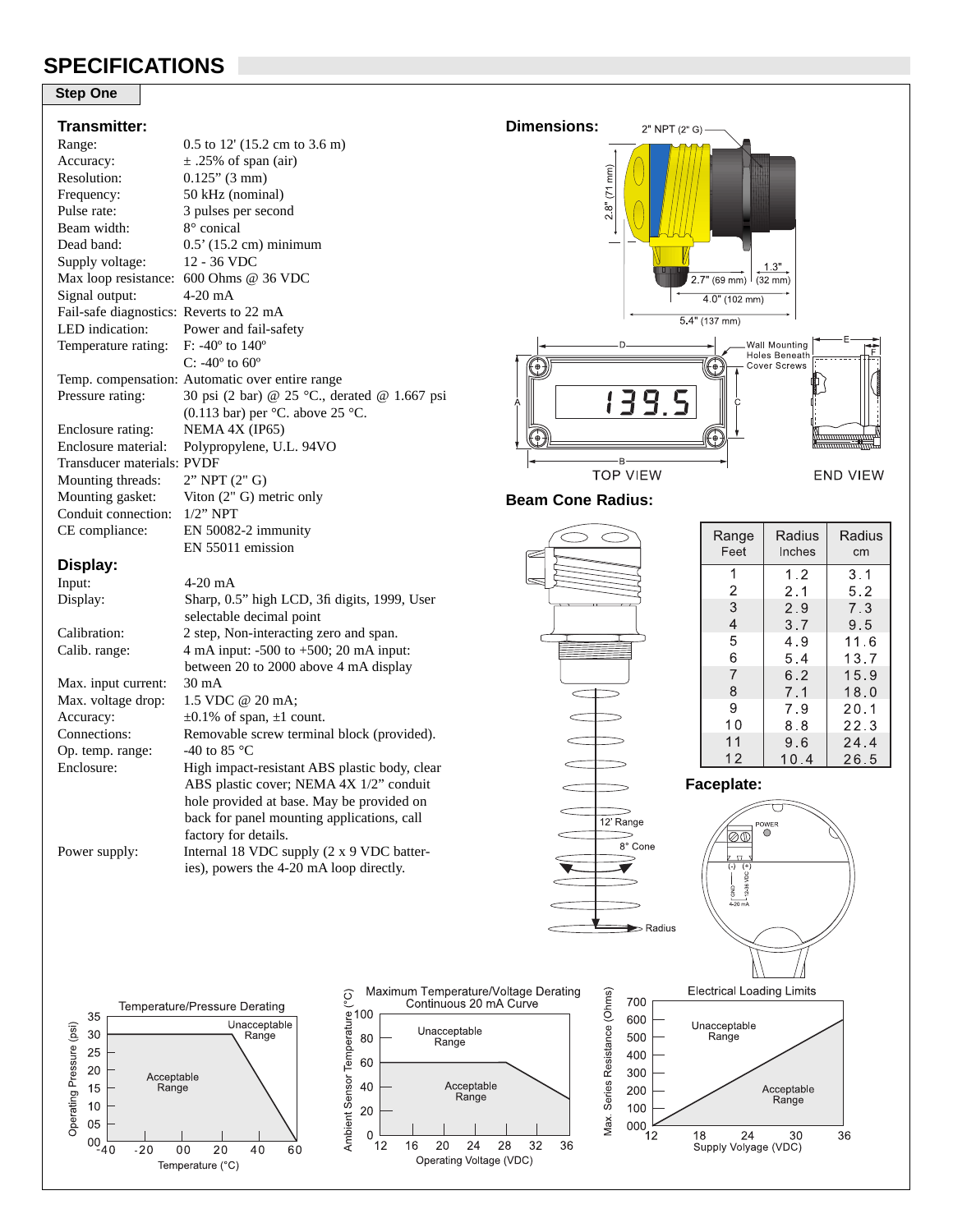# **SAFETY PRECAUTIONS ASSEMBLY**

## **About this Manual:**

PLEASE READ THE ENTIRE MANUAL PRIOR TO INSTALLING OR USING THIS PRODUCT. This manual includes information on the Battery Powered Transmitter and Display for Bulk Tanks from OMEGA: LVU-19 and LVU-19-G. Please refer to the part number located on the sensor label to verify the exact model which you have purchased.

### **User's Responsibility for Safety:**

OMEGA has a wide range of liquid level sensors and technologies. While each of these sensors is designed to operate in a wide variety of applications, it is the user's responsibility to select a sensor model that is appropriate for the application, install it properly, perform tests of the installed system, and maintain all components. The failure to do so could result in property damage or serious injury.

#### Ą. **Proper Installation and Handling:**

Because this is an electrically operated device, only properlytrained staff should install and/or repair this product. Use a proper sealant with all installations. Note: *Always install the 2" Viton gasket with the LVU-19-G. The G threaded version will not seal unless the gasket is installed properly.* Never overtighten the transmitter within the fitting. Always check for leaks prior to system start-up.

## **Wiring and Electrical:**

A battery supply of 18 VDC is used to power the LVU-19 transmitter and display. The system should never exceed a maximum of 36 volts DC. Electrical wiring of the sensor should be performed in accordance with all applicable national, state, and local codes.

### **Material Compatibility:**

The LVU-19 transmitter housing is made of Polypropylene (PP). The transducer is made of Polyvinylidene Fluoride (PVDF). The display is made of a High impact-resistant ABS plastic. Make sure that the model which you have selected is chemically compatible with the application liquids it will contact.

## **Enclosure:**

While the transmitter and display are liquid-resistant when installed properly, it is not designed to be immersed. It should be mounted in such a way that the enclosure and diaphragm do not come into contact with fluid.

## **Make a Fail-Safe System:**

Design a fail-safe system that accommodates the possibility of transmitter or power failure. In critical applications, OMEGA recommends the use of redundant backup systems and alarms in addition to the primary system.

# **Flammable, Explosive and Hazardous Applications:**

The LVU-19 transmitter systems should not be used within flammable or explosive applications.

# <u>/ Warning</u> <u>/ W</u>

Always install the 2" Viton gasket with all versions of the LVU-19-G. The G threaded version of the will not seal unless the gasket is installed properly.

## **Step Two Step Three**

### **Disassembly (Display)**

The removable screw terminal connector is located on the lower circuit board. To access these input terminals it is necessary to remove the display board from the input signal board. Be careful of the battery supply packaged within the meter.

- 1. First remove the enclosure cover.
- 2. Next, loosen the 2 screws that hold the display board to the standoffs.
- 3. Rotate the display board so the right side comes off the standoff first, proceed to remove the display board from both standoffs. Be careful to avoid contact of the display with rough surfaces.
- 4. The display board may be disconnected from the ribbon cable simply by pulling up on the ribbon cable connector located above the display.
- 5. Connect a 4-20 mA input signal to terminal J5 located on the input signal board as shown below.

When finished, re-assemble the display using steps 1 - 5 in reverse. When re-assembling the circuit boards be careful NOT to over-tighten the screws.



### **Disassembly Transmitter:**

The transmitter arrives from the factory pre-calibrated and pre-assembled. Use the following instructions below for wiring to the LVU-19.

- 1. First, remove the cap of the transmitter:
- 2. Look for the terminal block with two terminals.
- 3. Remove the terminal block to wire the LVU-19. The terminal to the right is positive and the terminal to the left is negative.

When finished attaching the wires, assemble the LVU-19 using steps 1 - 3 in reverse.

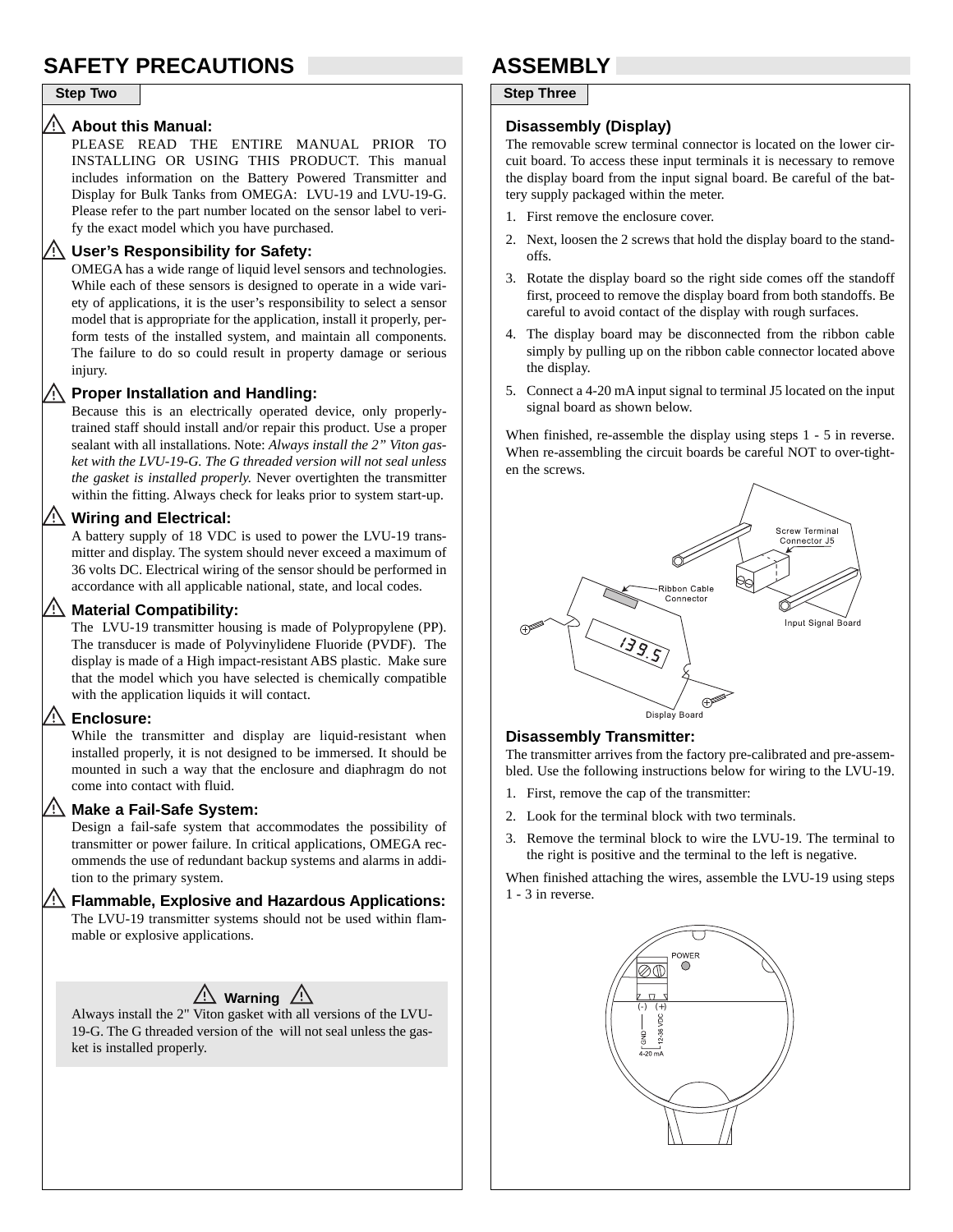## **Step Four** Step Five

The LVU-19 comes from the factory pre-wired. A sample of the wiring is shown below.

### **Screw Terminal Connector**



### **Battery Replacement**

Note that there are two 9 VDC batteries within the display of the LVU-19. These batteries provide the power for the LVU-19 circuit. To replace the batteries, follow the procedure below:

- 1. First follow the disassembly procedure in Step 3.
- 2. Gently lift the batteries from the PCB.
- 3. Remove the batteries from the clips.
- 4. Remove the protective covers on both batteries and place them on the replacement batteries.
- 5. Place the new batteries in the clips. Please note the polarity of the terminals.
- 6. Gently replace the batteries on the PCB. Make sure the protective covers have been placed on the new batteries before
- 7. Follow the disassembly procedure in reverse order.

# **WIRING INSTALLATION**

The transmitter for the LVU-19 may be installed through the top wall of a tank. Installation requires a 2" NPT fitting or blind flange.

- 1. Install the appropriate 2" fitting in the top wall of the tank. Prior to installation, make sure that the fitting has been installed properly and checked for leaks. Use a proper sealant at the time of installation to ensure a liquid-tight seal. Secondly, make sure that the fittings threads are not damaged or worn.
- 2. Insert the Transmitter into the fitting and tighten to hand tight.
- 3. Always check for leaks prior to system start-up. To ensure proper installation, a complete leak test and simulation of actual process conditions should be preformed.

#### **Fitting Installation Flange Installation**

Flange

Depth Inch (cm)

 $3(7.6)$ 

 $7(17.8)$ 

11 (27.9)

 $15(38.1)$ 

 $19(48.3)$ 

 $26(66.0)$ 



**Flange Chart**

Flange

Inner Diameter

 $lnch$  (cm)  $3(7.6)$ 

 $4(10.2)$ 

 $5(12.7)$ 

 $6(15.2)$ 

 $7(17.8)$ 

 $8(20.3)$ 



Observe the Flange Chart to the left to determine the maximum depth for a flange installation.

## $\mathbb{A}$  Warning  $\mathbb{A}$

Do not install the transmitter in pressurized applications above 30 psi.

Always install the 2" Viton gasket with all versions of the LVU-19-G. The G threaded version of the LVU-19-G will not seal unless the gasket is installed properly and checked for leaks.

Use a proper sealant at the time of installation to ensure a liquidtight seal. Secondly, make sure that the fittings threads are not damaged or worn.

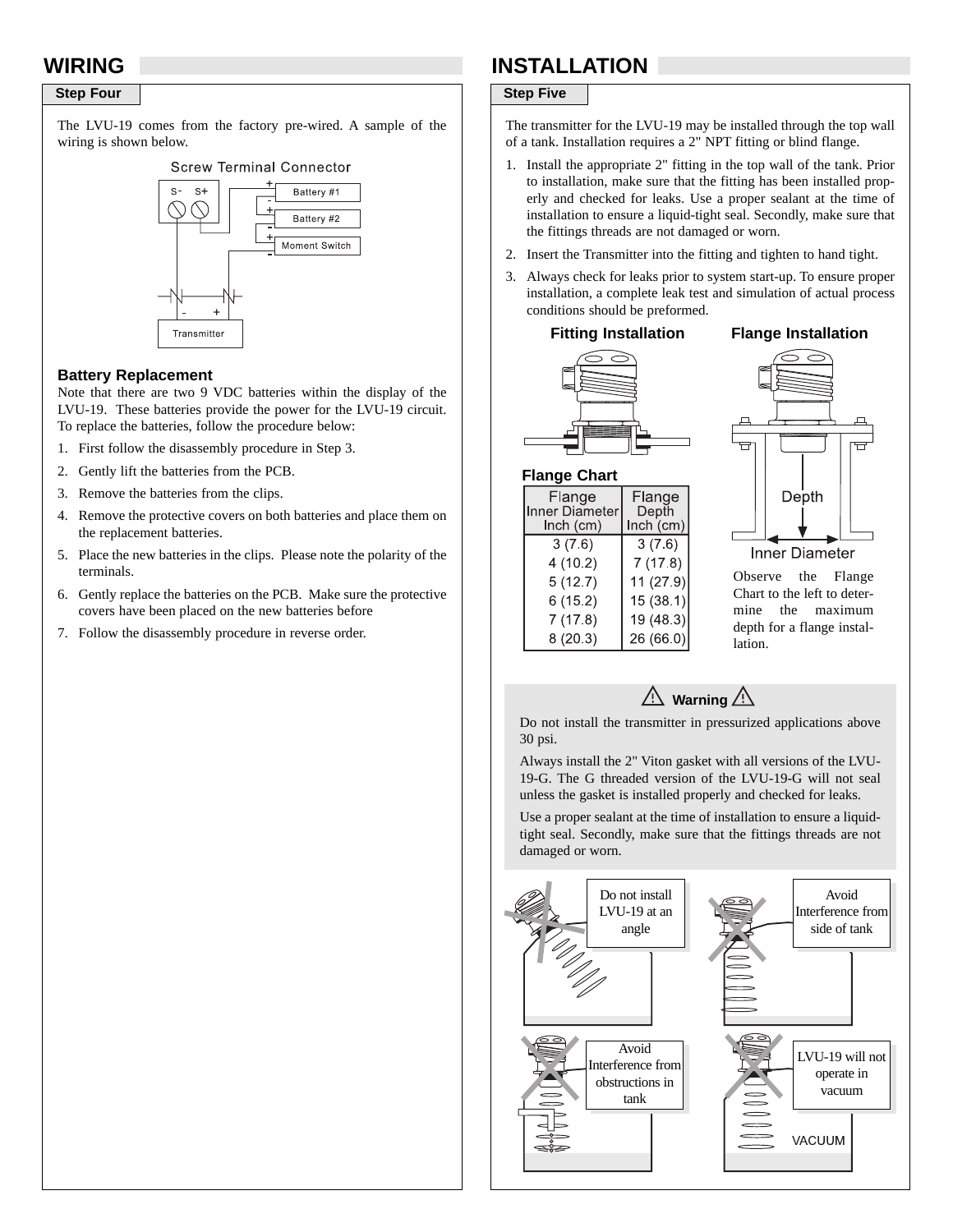The LVU-19 is factory calibrated with a fixed measurement span of 12 feet. The 4 mA position is located 144" from the transducer face of the level transmitter. The 20 mA position is located 6 inches from the transducer face. Refer to the current to distance and distance to current conversion charts below for reading the current output.



### **Distance to Current Conversion Chart** (Nominal)

| <b>Distance</b><br>inches | Current<br>mA | Distance<br>inches | Current<br>mA | Distance<br>inches | Current<br>mA |
|---------------------------|---------------|--------------------|---------------|--------------------|---------------|
| 06                        | 20.0          | 54                 | 14.4          | 102                | 08.9          |
| 12                        | 19.3          | 60                 | 13.7          | 108                | 08.2          |
| 18                        | 18.6          | 66                 | 13.0          | 114                | 07.5          |
| 24                        | 17.9          | 72                 | 12.3          | 120                | 06.8          |
| 30                        | 17.2          | 78                 | 11.7          | 126                | 06.1          |
| 36                        | 16.5          | 84                 | 11.0          | 132                | 05.4          |
| 42                        | 15.8          | 90                 | 10.3          | 138                | 04.7          |
| 48                        | 15.1          | 96                 | 09.6          | 144                | 04.0          |
| Distance<br>meters        | Current<br>mA | Distance<br>meters | Current<br>mA | Distance<br>meters | Current<br>mA |
| 0.15                      | 20.0          | 1.40               | 14.3          | 2.80               | 07.9          |
| 0.20                      | 19.8          | 1.60               | 13.4          | 3.00               | 07.0          |
| 0.40                      | 18.9          | 1.80               | 12.5          | 3.20               | 06.1          |
| 0.60                      | 18.0          | 2.00               | 11.6          | 3.40               | 05.2          |
| 0.80                      | 17.0          | 2.20               | 10.7          | 3.60               | 04.3          |
| 1.00                      | 16.1          | 2.40               | 09.7          | 3.66               | 04.0          |
| 1.20                      | 15.2          | 2.60               | 08.8          |                    |               |

#### **LED Indication**

The LVU-19 features a single LED indicator which is used for power and fail-safe indication. During normal operation, the LED will be ON continuously to indicate that the transmitter has power and a strong echo signal return strength.

Should the LED begin to FLASH, it indicates that the transmitter has no signal return strength and the device has gone into a failsafe condition. During the fail-safe condition, the current will increase up to 22 mA and hold until the acoustic signal is re-acquired. Once re-acquired, the LED will turn back ON continuously and the current will indicate the appropriate measured value.



# **CALIBRATION CALIBRATION**

**Step Six** Step Seven

#### **CALIBRATION**

The display must be calibrated to both a low level (LO) and high level (HI) in the tank. The LO setting is made by the LO potentiometer (R11) located below the display. The HI setting is made by the HI potentiometer (R9) located to the right of the display. Simply set the level of the tank to its lowest position and adjust the LO control to display the desired reading. Next, set the level of the tank to its highest position and adjust the HI control to display the desired reading. Complete the calibration procedure by making any minor adjustments to the LO and HI controls.



**Example:** For a tank than is 100" tall with a full level of 90".

- 1. Set the level to the empty position.
- 2. Adjust LO potentiometer to 0.0 on the display.
- 3. Set level to the full position (90" of liquid).
- 4. Adjust HI potentiometer to 90.0 on the display.

To show gallons, calculate the volume of the tank in gallons at the 90" level. Substitute the new gallon measurement for the 90.0 value when setting the HI potentiometer.

An optional method of calibration is to point the level transmitter at a fixed object outside of the tank. First, measure the distance from the bottom of the transducer to the lowest and highest level of liquid. Next, place the transmitter at the lowest level distance and adjust the LO potentiometer to the desired setting. Then, place the transmitter at the highest setting and adjust the HO potentiometer to the desired setting. Complete the calibration procedure by making any minor adjustments to the LO and HI controls.

## **DECIMAL POINT SELECTION**

The decimal point jumper array (JP1) is located to the upper right corner of the display board. Place a jumper across the bottom pins for a display of of 199.9, across the middle pins for a display of 19.99, and across the top pins for a display of 1.999.